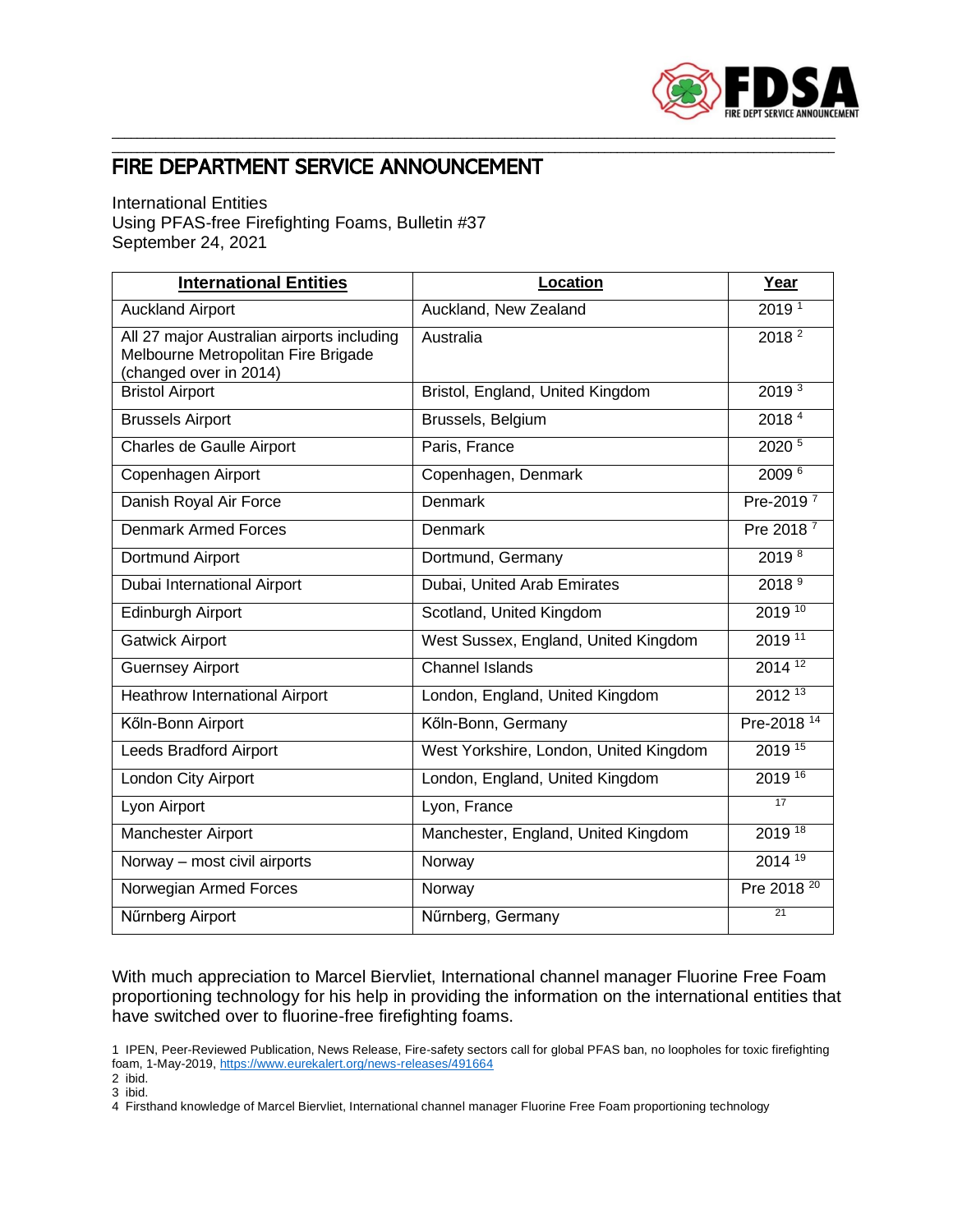

5 International Airport Review, Is the burst of the AFFF bubble a precursor to long term environmental liabilities? 29 July 2019, Ian Ross, Ph.D., <https://www.internationalairportreview.com/article/98795/fire-fighting-foam-chemicals-water/>

6 Firsthand knowledge of Marcel Biervliet, International channel manager Fluorine Free Foam proportioning technology and Type Investigations, Replacing Toxic Firefighting Foam, Sharon Lerner, February 10, 2018,

<https://www.typeinvestigations.org/investigation/2018/02/10/12566/>

7 EurekAlert! AAAS, News Release, Fire-safety sectors call for global PFAS ban, no loopholes for toxic firefighting foam, 1-May-2019, Peer-Reviewed, IPEN,<https://www.eurekalert.org/news-releases/491664> and EWG, It's Time To Switch to PFAS-Free Firefighting Foams, Melanie Benesh (EWG), undated, https://www.ewg.org/news-insights/news/its-time-switch-pfas-free-firefighting-foams 8 International Airport Review, Is the burst of the AFFF bubble a precursor to long term environmental liabilities? 29 July 2019, Ian Ross, Ph.D., <https://www.internationalairportreview.com/article/98795/fire-fighting-foam-chemicals-water/> 9 ibid.

10 Firsthand knowledge of Marcel Biervliet, International channel manager Fluorine Free Foam proportioning technology and EurekAlert! AAAS, News Release, Fire-safety sectors call for global PFAS ban, no loopholes for toxic firefighting foam, 1-May-2019, Peer-Reviewed, IPEN,<https://www.eurekalert.org/news-releases/491664> 11 ibid.

12 IPEN, Peer-Reviewed Publication, News Release, Fire-safety sectors call for global PFAS ban, no loopholes for toxic firefighting foam, 1-May-2019, https://ipen.org/news/fire-safety-regulators-scientists-industry-representatives-call-global-ban-pfas-chemicals-no 13 ibid.

14 ibid.

15 ibid.

16 Firsthand knowledge of Marcel Biervliet, International channel manager Fluorine Free Foam proportioning technology and EurekAlert! AAAS, News Release, Fire-safety sectors call for global PFAS ban, no loopholes for toxic firefighting foam, 1-May-2019, Peer-Reviewed, IPEN, https://www.eurekalert.org/news-releases/491664

17 JOIFF Foam Summit presentation, February 10, 2020, Olivier Houlbert & Thierry Delerue, p. 35, https://joiff.com/wpcontent/uploads/2020/02/Olivier-Houlbert-Bio-Ex-Foam-\_-Transitioning-from-AFFF-to-FFF.pdf

18 International Airport Review, Is the burst of the AFFF bubble a precursor to long term environmental liabilities? 29 July 2019, Ian Ross, Ph.D., <https://www.internationalairportreview.com/article/98795/fire-fighting-foam-chemicals-water/> and EurekAlert! AAAS, News Release, Fire-safety sectors call for global PFAS ban, no loopholes for toxic firefighting foam, 1-May-2019, Peer-Reviewed, IPEN, <https://www.eurekalert.org/news-releases/491664>

19 The use of PFAS and fluorine-free alternatives in fire-fighting foams, Final Report, ECHA 2018, Wood. Ramboll COWI, p. 185, https://echa.europa.eu/documents/10162/28801697/pfas\_flourine-free\_alternatives\_fire\_fighting\_en.pdf/d5b24e2a-d027-0168-cdd8 f723c675fa98

\_\_\_\_\_\_\_\_\_\_\_\_\_\_\_\_\_\_\_\_\_\_\_\_\_\_\_\_\_\_\_\_\_\_\_\_\_\_\_\_\_\_\_\_\_\_\_\_\_\_\_\_\_\_\_\_\_\_\_\_\_\_\_\_\_\_\_\_\_\_\_\_\_\_\_\_\_\_\_\_\_\_\_\_\_

20 EWG, It's Time To Switch to PFAS-Free Firefighting Foams, Melanie Benesh (EWG), undated, https://www.ewg.org/newsinsights/news/its-time-switch-pfas-free-firefighting-foams

21 Firsthand knowledge of Marcel Biervliet, International channel manager Fluorine Free Foam proportioning technology

Foam Exposure Committee Contacts: Rick Nickeson, Co-Chair Vicki Quint, Co-Chair Vicki Quint, Co-Chair [rick@rnick.com](mailto:rick@rnick.com) codepfas@gmail.com C. 781-775-2092 C. 262-794-7226



An ARFF - Aircraft Rescue & Firefighting - vehicle shown in action. Photo by William Greenwood